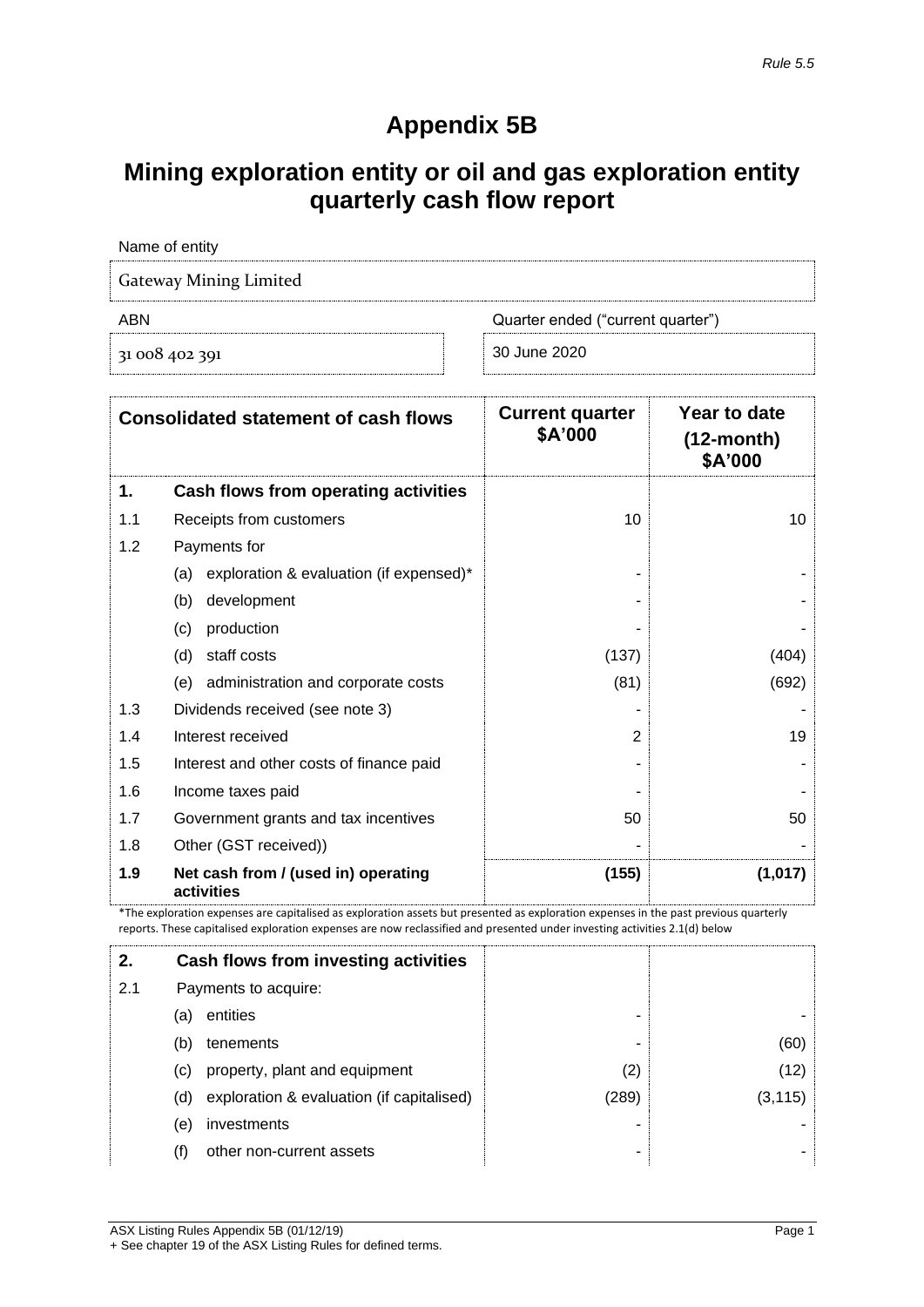|     | <b>Consolidated statement of cash flows</b>       | <b>Current quarter</b><br>\$A'000 | Year to date<br>$(12$ -month)<br>\$A'000 |
|-----|---------------------------------------------------|-----------------------------------|------------------------------------------|
| 2.2 | Proceeds from the disposal of:                    |                                   |                                          |
|     | entities<br>(a)                                   |                                   |                                          |
|     | (b)<br>tenements                                  | 200                               | 250                                      |
|     | property, plant and equipment<br>(c)              |                                   |                                          |
|     | (d)<br>investments                                |                                   |                                          |
|     | other non-current assets<br>(e)                   |                                   |                                          |
| 2.3 | Cash flows from loans to other entities           |                                   |                                          |
| 2.4 | Dividends received (see note 3)                   |                                   |                                          |
| 2.5 | Other (provide details if material)               | -                                 |                                          |
| 2.6 | Net cash from / (used in) investing<br>activities | (91)                              | (2,937                                   |

| 3.   | Cash flows from financing activities                                                       |       |
|------|--------------------------------------------------------------------------------------------|-------|
| 3.1  | Proceeds from issues of equity securities<br>(excluding convertible debt securities)       | 3,539 |
| 3.2  | Proceeds from issue of convertible debt<br>securities                                      |       |
| 3.3  | Proceeds from exercise of options                                                          |       |
| 3.4  | Transaction costs related to issues of equity<br>securities or convertible debt securities | (173) |
| 3.5  | Proceeds from borrowings                                                                   |       |
| 3.6  | Repayment of borrowings                                                                    |       |
| 3.7  | Transaction costs related to loans and<br>borrowings                                       |       |
| 3.8  | Dividends paid                                                                             |       |
| 3.9  | Other (provide details if material)                                                        |       |
| 3.10 | Net cash from / (used in) financing<br>activities                                          | 3,366 |

| 4.  | Net increase / (decrease) in cash and<br>cash equivalents for the period |       |         |
|-----|--------------------------------------------------------------------------|-------|---------|
| 4.1 | Cash and cash equivalents at beginning of<br>period                      | 1.504 | 1.845   |
| 4.2 | Net cash from / (used in) operating<br>activities (item 1.9 above)       | (155) | (1,017) |
| 4.3 | Net cash from / (used in) investing activities<br>(item 2.6 above)       | (91)  | (2,937) |
| 4.4 | Net cash from / (used in) financing activities<br>item 3.10 above)       |       | 3.366   |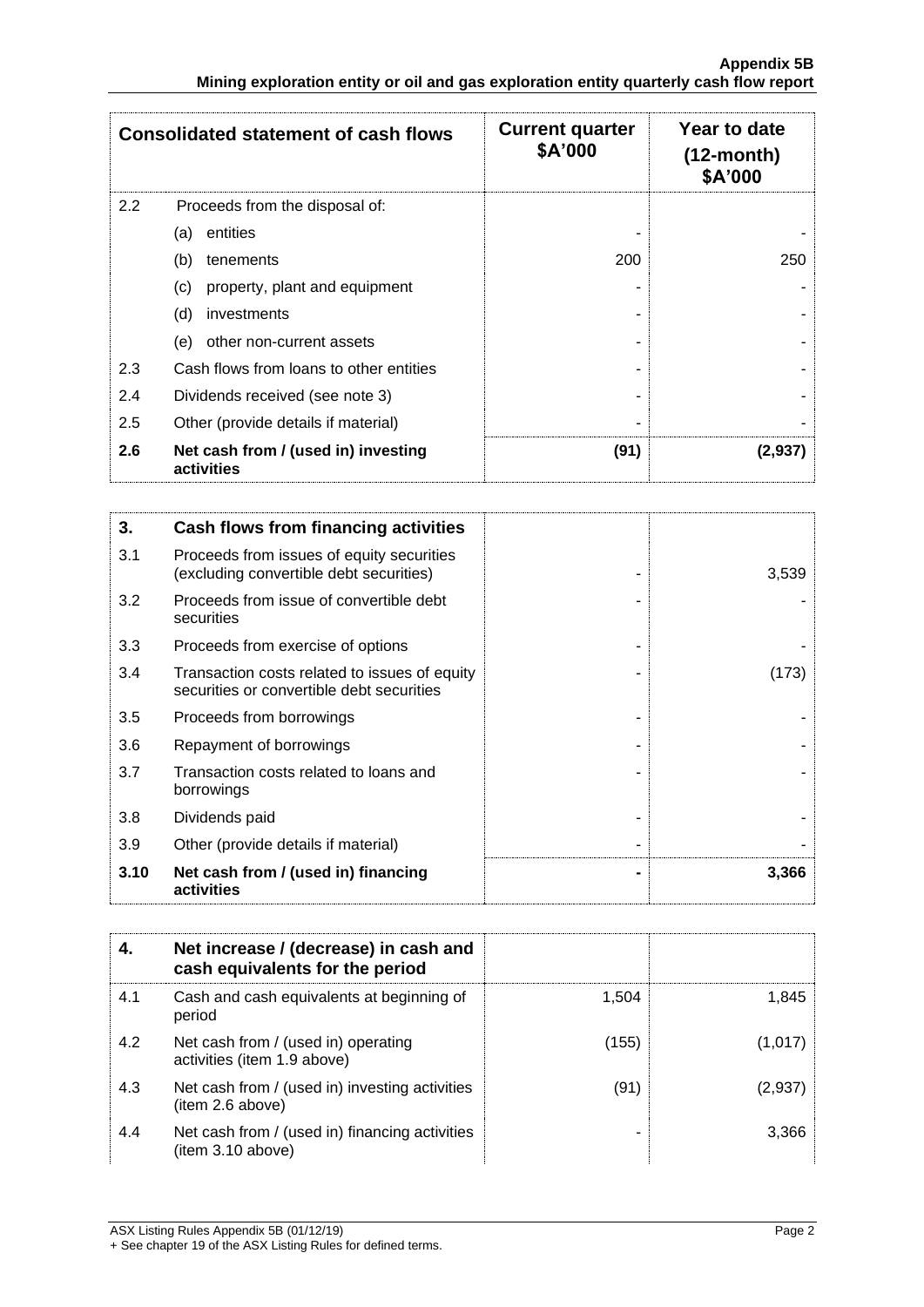|     | <b>Consolidated statement of cash flows</b>          | <b>Current quarter</b><br>\$A'000 | Year to date<br>$(12$ -month $)$<br>\$A'000 |
|-----|------------------------------------------------------|-----------------------------------|---------------------------------------------|
| 4.5 | Effect of movement in exchange rates on<br>cash held |                                   |                                             |
| 4.6 | Cash and cash equivalents at end of<br>period        | 1.257                             | 1.504                                       |

| 5.  | Reconciliation of cash and cash<br>equivalents<br>at the end of the quarter (as shown in the<br>consolidated statement of cash flows) to the<br>related items in the accounts | <b>Current quarter</b><br>\$A'000 | <b>Previous quarter</b><br>\$A'000 |
|-----|-------------------------------------------------------------------------------------------------------------------------------------------------------------------------------|-----------------------------------|------------------------------------|
| 5.1 | <b>Bank balances</b>                                                                                                                                                          | 1.257                             | 1.504                              |
| 5.2 | Call deposits                                                                                                                                                                 |                                   |                                    |
| 5.3 | <b>Bank overdrafts</b>                                                                                                                                                        |                                   |                                    |
| 5.4 | Other (provide details)                                                                                                                                                       |                                   |                                    |
| 5.5 | Cash and cash equivalents at end of<br>quarter (should equal item 4.6 above)                                                                                                  | 1.257                             | 1.504                              |

| 6.  | Payments to related parties of the entity and their<br>associates                          | <b>Current quarter</b><br><b>\$A'000</b> |
|-----|--------------------------------------------------------------------------------------------|------------------------------------------|
| 6.1 | Aggregate amount of payments to related parties and their<br>associates included in item 1 | 50                                       |
| 6.2 | Aggregate amount of payments to related parties and their<br>associates included in item 2 | 138                                      |

Note: if any amounts are shown in items 6.1 or 6.2, your quarterly activity report must include a description of, and an explanation for, such payments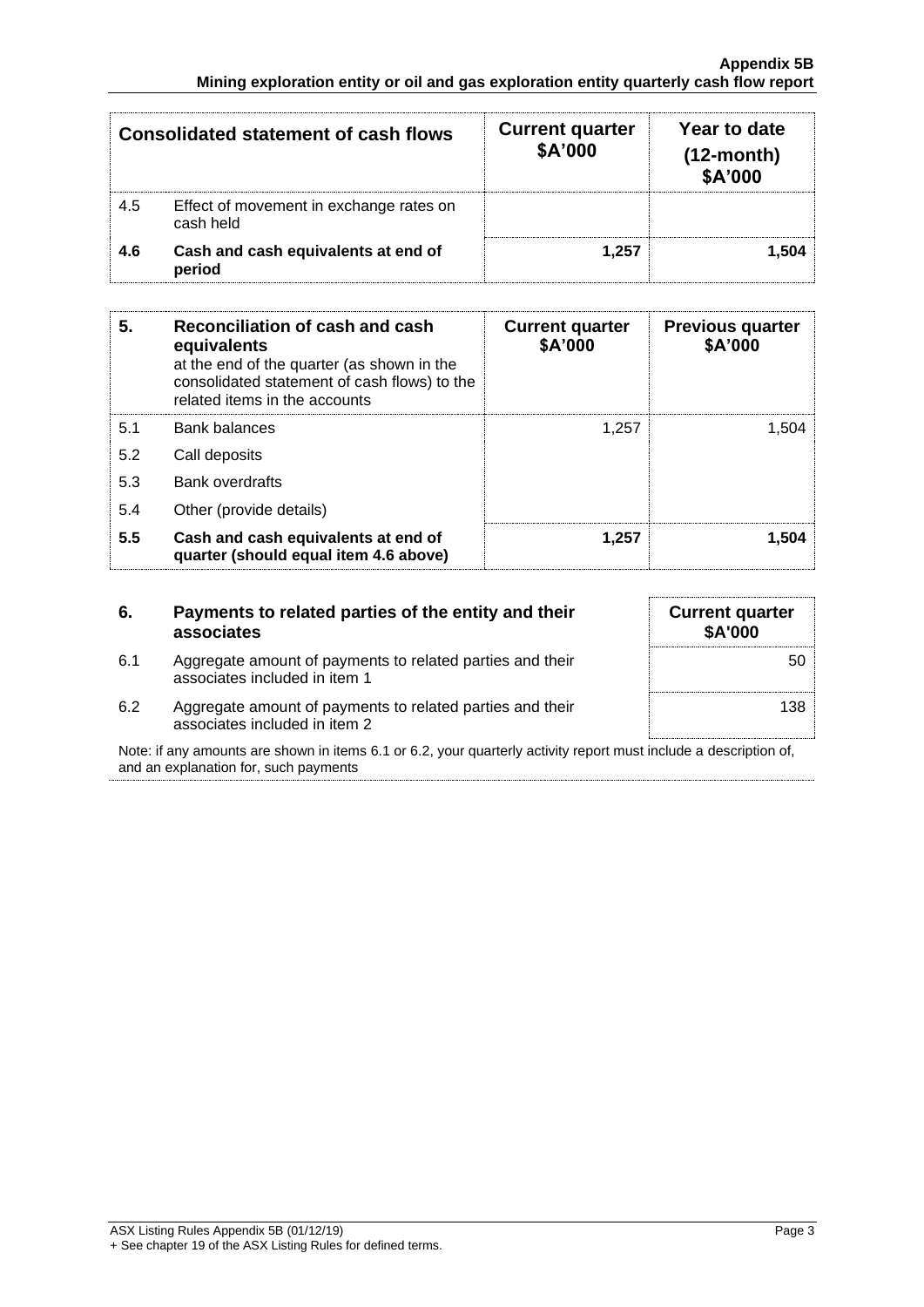| 7.  | <b>Financing facilities</b><br>Note: the term "facility' includes all forms of financing<br>arrangements available to the entity.<br>Add notes as necessary for an understanding of the<br>sources of finance available to the entity.                                                                                                               | <b>Total facility</b><br>amount at quarter<br>end<br>\$A'000 | Amount drawn at<br>quarter end<br>\$A'000 |
|-----|------------------------------------------------------------------------------------------------------------------------------------------------------------------------------------------------------------------------------------------------------------------------------------------------------------------------------------------------------|--------------------------------------------------------------|-------------------------------------------|
| 7.1 | Loan facilities                                                                                                                                                                                                                                                                                                                                      |                                                              |                                           |
| 7.2 | Credit standby arrangements                                                                                                                                                                                                                                                                                                                          |                                                              |                                           |
| 7.3 | Other (please specify)                                                                                                                                                                                                                                                                                                                               |                                                              |                                           |
| 7.4 | <b>Total financing facilities</b>                                                                                                                                                                                                                                                                                                                    |                                                              |                                           |
|     |                                                                                                                                                                                                                                                                                                                                                      |                                                              |                                           |
| 7.5 | Unused financing facilities available at quarter end                                                                                                                                                                                                                                                                                                 |                                                              |                                           |
| 7.6 | Include in the box below a description of each facility above, including the lender, interest<br>rate, maturity date and whether it is secured or unsecured. If any additional financing<br>facilities have been entered into or are proposed to be entered into after quarter end,<br>include a note providing details of those facilities as well. |                                                              |                                           |
|     |                                                                                                                                                                                                                                                                                                                                                      |                                                              |                                           |

| 8.  | Estimated cash available for future operating activities                     | \$A'000 |
|-----|------------------------------------------------------------------------------|---------|
| 8.1 | Net cash from / (used in) operating activities (Item 1.9)                    | (155)   |
| 8.2 | Capitalised exploration & evaluation (Item $2.1(d)$ )                        | (289)   |
| 8.3 | Total relevant outgoings (Item $8.1 +$ Item $8.2$ )                          | (444)   |
| 8.4 | Cash and cash equivalents at quarter end (Item 4.6)                          | 1,257   |
| 8.5 | Unused finance facilities available at quarter end (Item 7.5)                |         |
| 8.6 | Total available funding (Item $8.4 +$ Item $8.5$ )                           | 1,257   |
| 8.7 | Estimated quarters of funding available (Item 8.6 divided by<br>Item $8.3$ ) | 2.83    |

#### 8.8 If Item 8.7 is less than 2 quarters, please provide answers to the following questions:

1. Does the entity expect that it will continue to have the current level of net operating cash flows for the time being and, if not, why not?

Answer: Not applicable

2. Has the entity taken any steps, or does it propose to take any steps, to raise further cash to fund its operations and, if so, what are those steps and how likely does it believe that they will be successful?

Answer: Not applicable

### 3. Does the entity expect to be able to continue its operations and to meet its business objectives and, if so, on what basis?

Answer: Not applicable